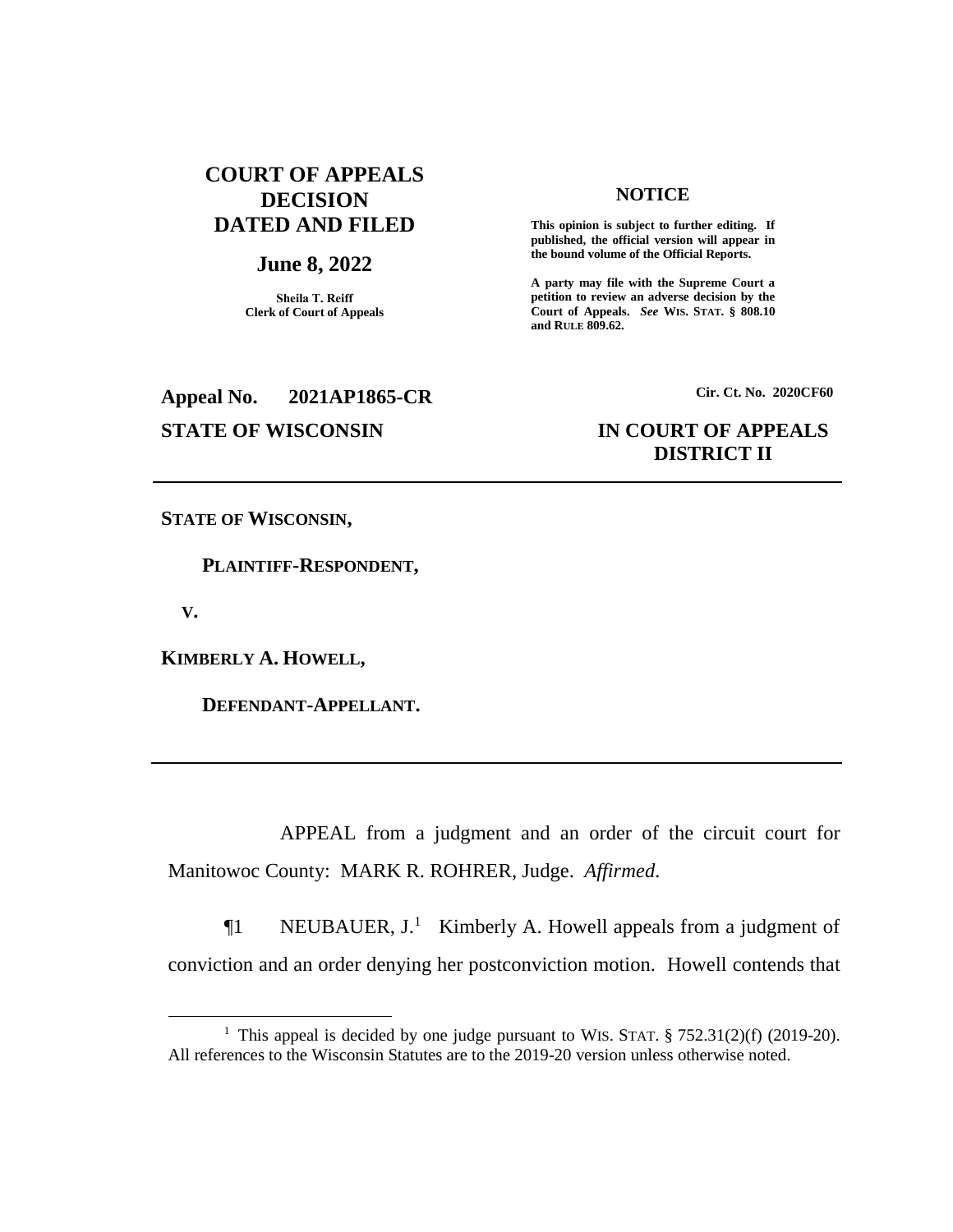the circuit court erroneously exercised its discretion at sentencing by imposing a condition that, during the term of her probation, she may not be a guardian of any child. She also contends the condition is unconstitutional and unreasonable. Howell argues that the court erred by denying her motion to stay pending appeal and her postconviction motion, both of which sought to modify the condition. We reject these challenges and affirm.

### **BACKGROUND**

¶2 On January 22, 2020, Howell was charged with three counts of causing mental harm to a child in violation of WIS. STAT. § 948.04(1) and two counts of physical abuse of a child, intentional causation of bodily harm, in violation of WIS. STAT.  $\S$  948.03(2)(a)-(b).

¶3 Howell was the guardian of five children, ages one to eleven. One of the children is Howell's grandson, J.R., who is autistic.

¶4 The Manitowoc County Department of Human Services (County) received an anonymous tip that "Child A," subsequently referred to as S.G., who was eleven years old, was being neglected by her guardians, Howell and her husband.<sup>2</sup> S.G. is not one of Howell's biological grandchildren.

¶5 The criminal complaint details the facts supporting the charges, which are based on an investigation involving interviews of Howell and three of the children, including S.G., by a detective and a child protection services social worker. The allegations of mistreatment made by S.G., which will be discussed

 $2$  Howell's husband is not the subject of this criminal case.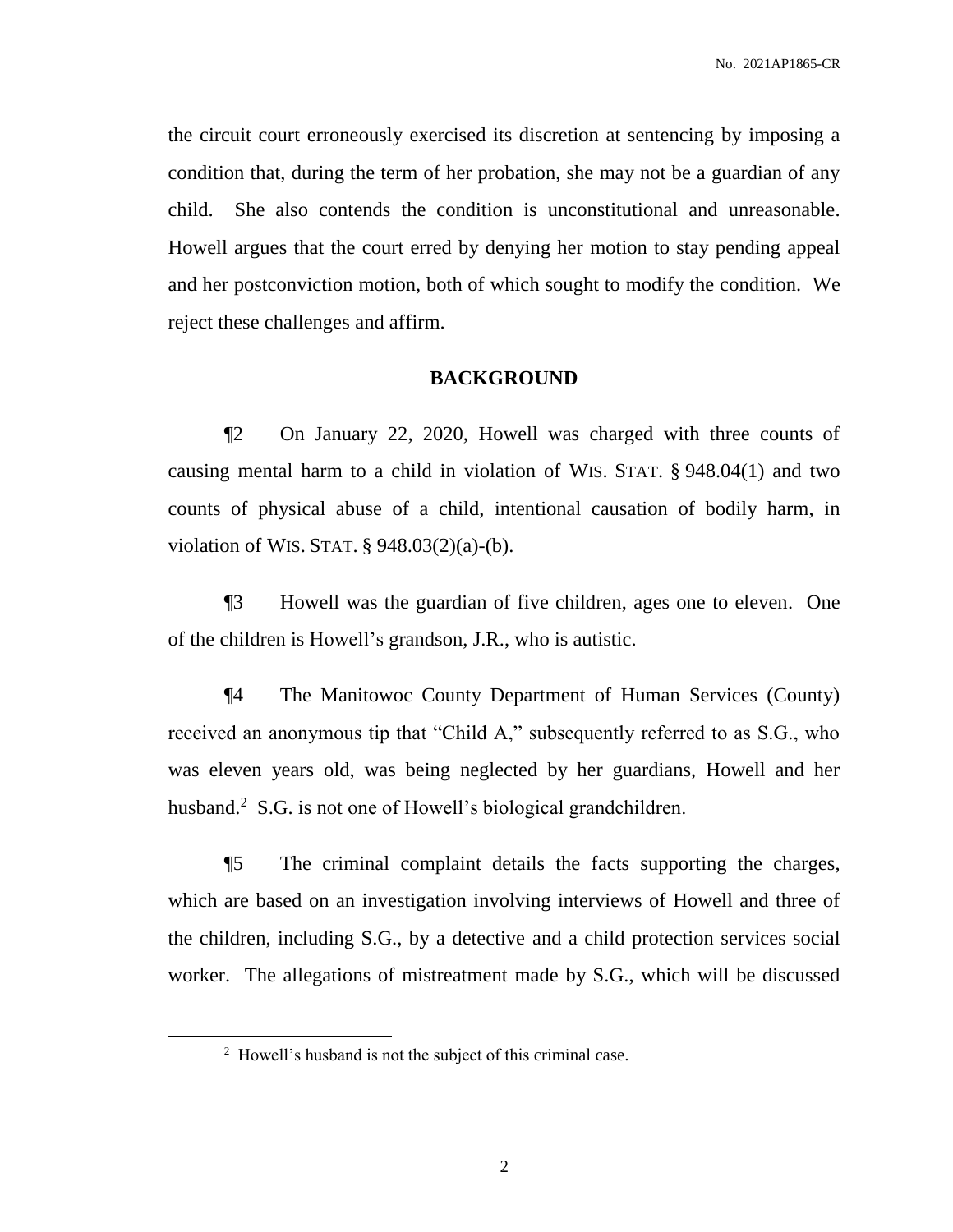further below, were extensive and consistent in several respects with the interviews with the two other children. Howell denied that S.G. was being abused. After she was charged, the five children were removed from her home.

¶6 Howell was subsequently charged in a separate case with bail jumping arising out of an incident where she drove by two of the children at school and shouted at them. Witnesses to the event reported that the children were frightened and went back into the school.

¶7 Pursuant to a plea agreement, the charges were modified with an amended information, and Howell pled no contest to two counts of child neglect in violation of WIS. STAT.  $\S 948.21(2)^3$  and one count of disorderly conduct, domestic abuse, in violation of WIS. STAT. §§ 947.01(1), 939.51(3)(b), and 968.075(1)(a). One count of causing mental harm to a child in violation of WIS. STAT. § 948.04(1) and one count of physical abuse of a child in violation of WIS. STAT. § 948.03(2)(b) were dismissed and read in at sentencing. The bail jumping charges were also dismissed and read in for purposes of sentencing. The State agreed to recommend a withheld sentence and two years of probation. The State recommended as conditions of probation that Howell receive a mental health assessment, take parenting classes, and have no contact with S.G.

¶8 At the plea hearing, Howell's counsel noted that Howell disagreed with some of the facts in the complaint but agreed that there were sufficient facts

 $\overline{a}$ 

<sup>&</sup>lt;sup>3</sup> The court confirmed with Howell that she understood the elements of the neglect crimes to which she pled, including that the State would have to show beyond a reasonable doubt that, as a person responsible for the welfare of the child, she negligently failed to provide necessary care so as to seriously endanger the physical, mental, or emotional health of S.G.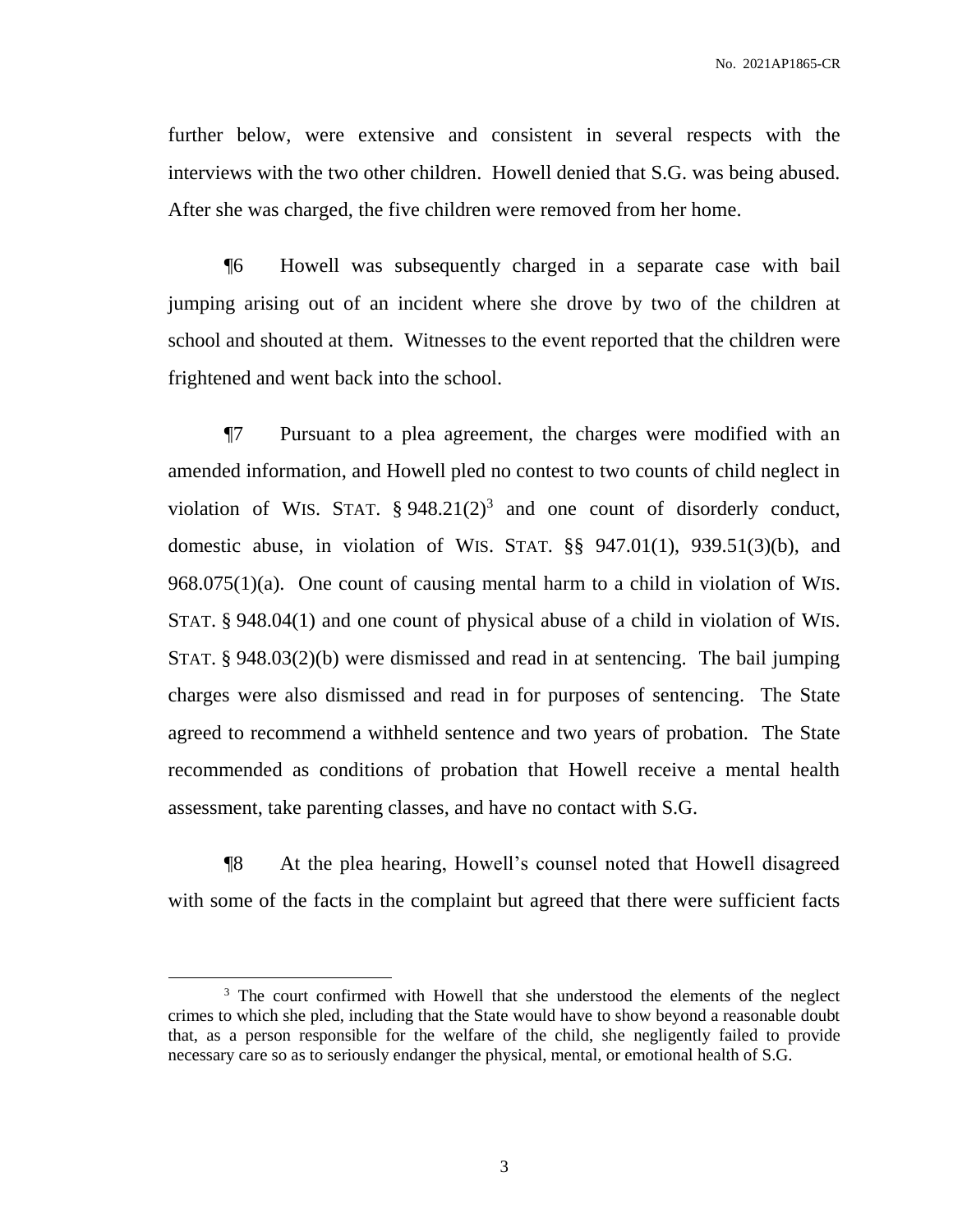in the complaint that were substantially true and correct to establish a factual basis for Howell's plea.

¶9 At sentencing, Howell read a statement emphasizing how much she loved and cared for the children and recounting S.G.'s mental health and behavioral issues. During the plea colloquy, Howell had acknowledged receiving treatment for mental illness herself. She stated that she had become "stressed out" and did not know how to "deal" with S.G.'s behavior while also being responsible for four other children. Howell also said she had "lots of problems," including serious physical ailments. She acknowledged that she should have, but did not, seek "more help from the outside." She also said she should have come up with "better ways to discipline" S.G. and that she regretted some of the decisions she has made. However, she also stated that the allegations were "terribly ... exaggerated," that the children were asked leading questions in the interviews, and she claimed the reporting of the interviews in the complaint was not accurate. Howell's counsel stated that Howell had given up the guardianship of the four children, but not that of her autistic grandson, J.R.

¶10 In a thorough sentencing decision, the circuit court considered the gravity of the offenses, Howell's character, and the need to protect the public. The court noted that S.G. had special needs and significant mental health and behavioral challenges, which Howell and her counsel detailed prior to sentencing. Nevertheless, the court found that Howell "involved herself in criminal activity" rather than seeking help.

¶11 The court acknowledged Howell's contention that the children's allegations were exaggerated but found multiple "consistent themes" between S.G.'s allegations and the accounts of the other two children who were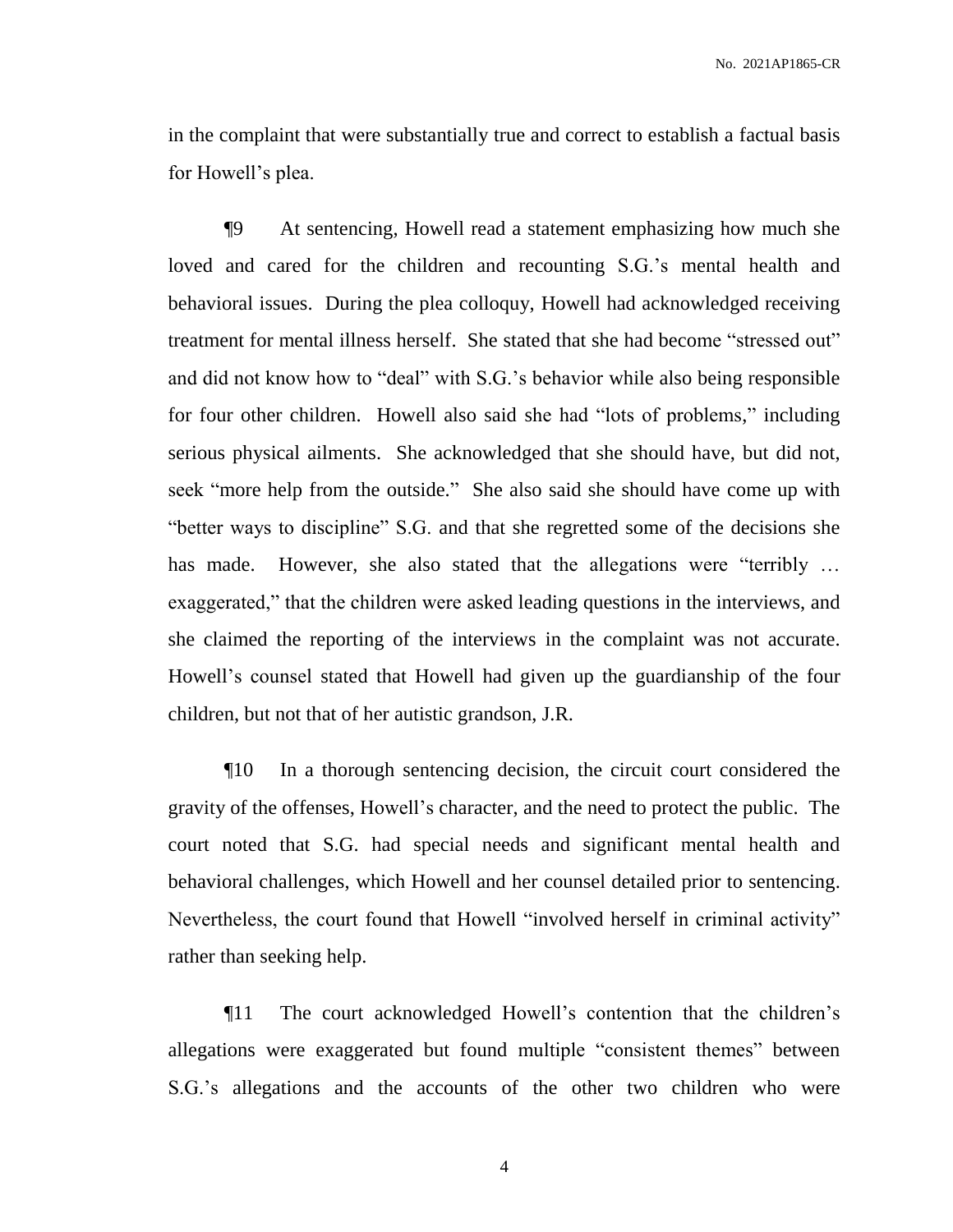interviewed separately, which lent them credibility. For example, the court found credible the claims that Howell instructed the other children to strike S.G. One child reported that Howell sometimes "tell[s] us to hit [S.G.] in the stomach." This child reported that S.G. was hit, slapped, and punched. The other child reported that Howell beat S.G. and would tell the other children to beat S.G. The child "always listened" to Howell when she told him to beat S.G.

¶12 The court also identified consistency in the allegations that S.G. "was required to stand up for extended periods of time to the point where her legs" were about to give out but she was so frightened of being struck by Howell that she did not complain. S.G. reported that Howell required S.G. to do an extensive number of push-ups as a form of discipline. The other children confirmed that Howell required S.G. to do push-ups. Howell acknowledged that she disciplined S.G. by making her do push-ups until she "tells the truth." The court identified as problematic Howell's attempt to justify her treatment of S.G. as an effort to have her exercise.

¶13 The court recounted the allegations that Howell disciplined S.G. with a "rice diet"—limiting S.G. to two cups of rice three times a day. S.G. reported that she was "often hungry." The other children confirmed the "rice diet" and reported that S.G. was disciplined when she "stole" food. One child stated he believed S.G. stole food because she was hungry.

¶14 The court also noted that S.G., who was eleven years old, wore pullups at night and that when she had accidents, Howell would make her stay in "soiled pants." S.G., the other two children, and Howell confirmed that S.G. did not have a bed. S.G. reported that she sometimes was required to sleep on the cold bathroom floor, which one of the other children confirmed.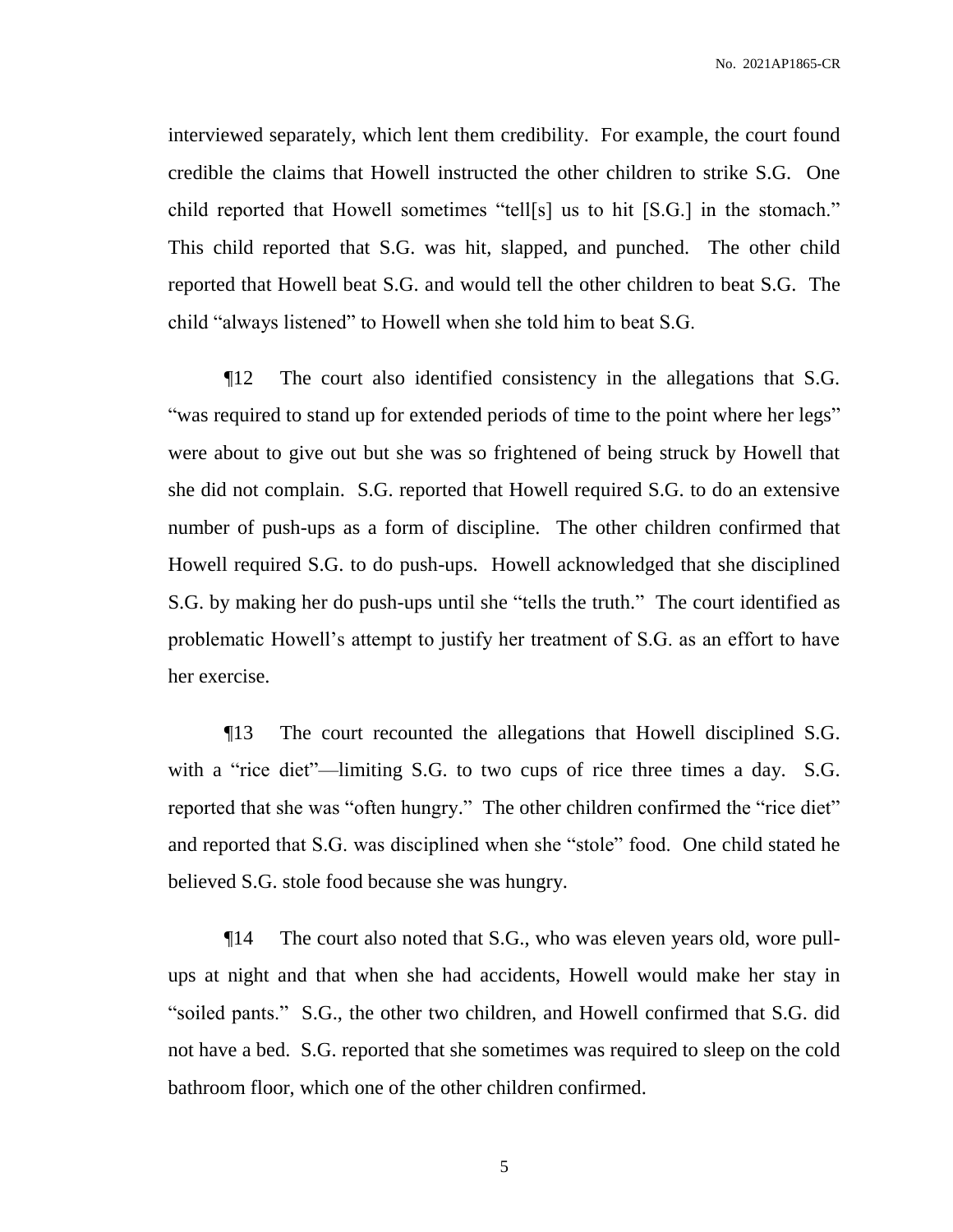¶15 The court found the interviews set forth an "accurate pattern of a picture of what's going on"—that Howell had directed her "anger and frustration" at S.G., who "became a target of the abuse." After recounting the degrading treatment to which Howell had subjected S.G., the court stated that "no child should ever endure this type of behavior." The court noted that S.G. had lived through a "pretty hellacious situation" for an entire year. This time frame was also significant, given Howell's acknowledgement of the difficult behavioral issues she identified, because Howell undertook these measures rather than seeking help.

¶16 The court also highlighted two incidents in which Howell had not been honest with investigators when she denied allegations about her treatment of S.G. One incident involved cutting off S.G.'s ponytail as discipline, with which Howell initially denied any involvement. In the second incident, Howell "terrorized" two of her grandchildren after she relinquished custody by driving by their school and shouting at them. While Howell had downplayed her behavior to the police by denying any shouting and stating that the drive-by was an accident, the incident was witnessed by others. This factored into the court's effort to determine whether the children's allegations were exaggerated or Howell's denials were credible: in the court's view, "the credibility pendulum is starting to swing more and more and more towards the children, not in favor of Ms. Howell."

¶17 The circuit court also noted the positive aspects of Howell's character, crediting her for taking on the care of the five children, four of whom were grandchildren, likely without adequate financial resources. The court noted Howell's positive undertakings since the criminal complaint was filed, such as taking anger management and parenting classes.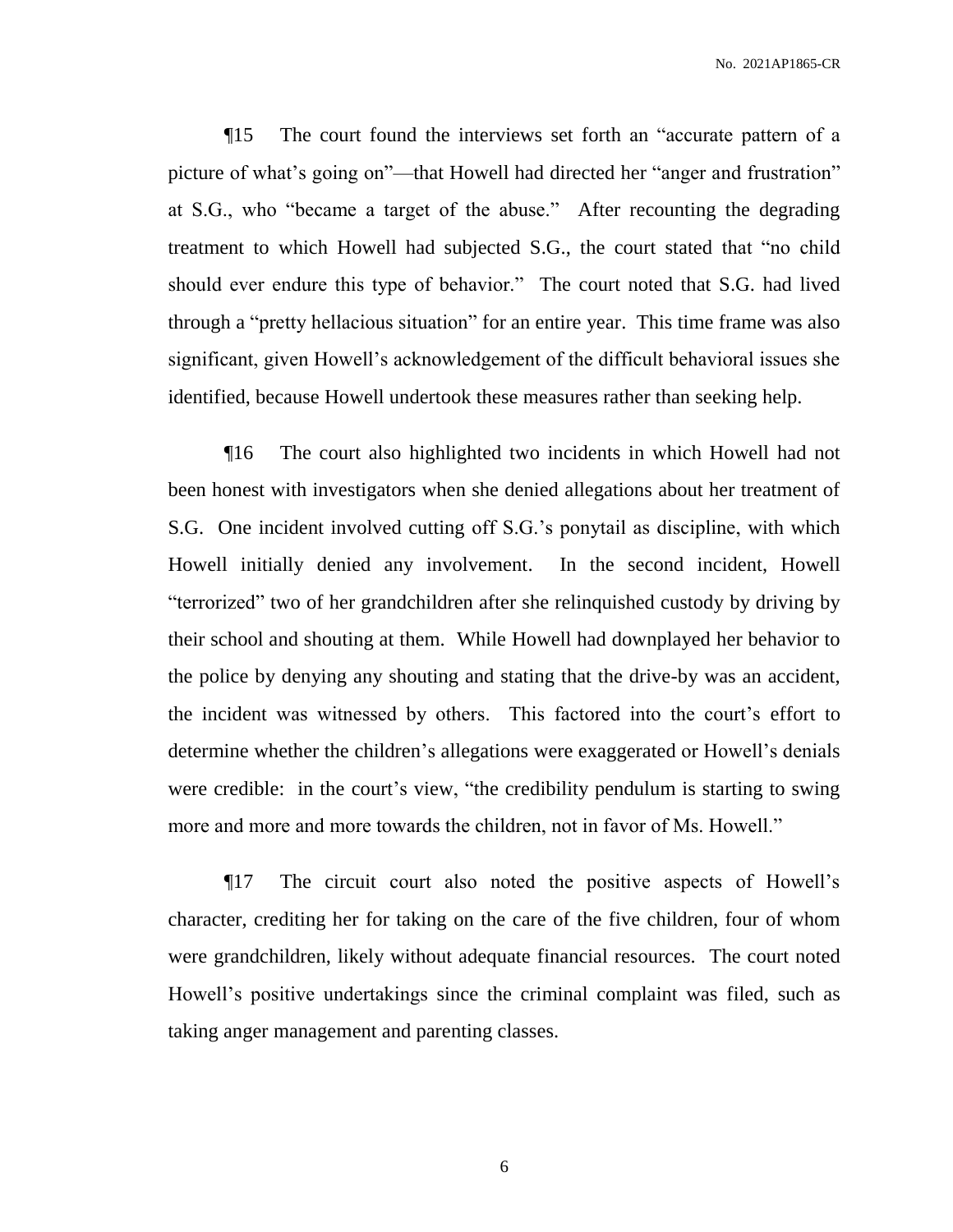¶18 Ultimately, the circuit court found that, regardless of her stated love, Howell engaged in "intolerable and unacceptable" behavior towards S.G. The court also concluded that it was "troubling" that Howell "hasn't been willing to … come to grips with how far she took it and allowed it to go on."

¶19 The circuit court imposed and stayed jail sentences on the three charges and placed Howell on probation for two years. The court also ordered, as a condition of probation, that Howell not serve as a guardian for any child during the term of her probation. The court explained that Howell had struggled with a child with special needs and engaged in criminal behavior. The court recognized the difficult situation presented with J.R., a child with autism, along with Howell's own health problems, which were difficult to handle. The court found that, given what happened to the children under her care, protecting children supported this condition.

¶20 On March 15, 2021, Howell filed a motion with the circuit court to stay the condition that she not be allowed to serve as guardian to any child during the term of her probation. Howell argued that the condition was improper because it would preclude her from opposing efforts by the County to terminate her guardianship of J.R. in a then-pending child in need of protection or services (CHIPS) proceeding.

¶21 The court held a hearing on Howell's motion on March 18, 2021. After hearing argument from the parties, the court explained that its sentencing decision could not be influenced by what "may occur as a result" of the sentence. The court also noted the broad discretion it had in setting terms of probation, which was to be used to "further the objective of rehabilitation and protect society and potential victims from future wrong doing." The court ruled that the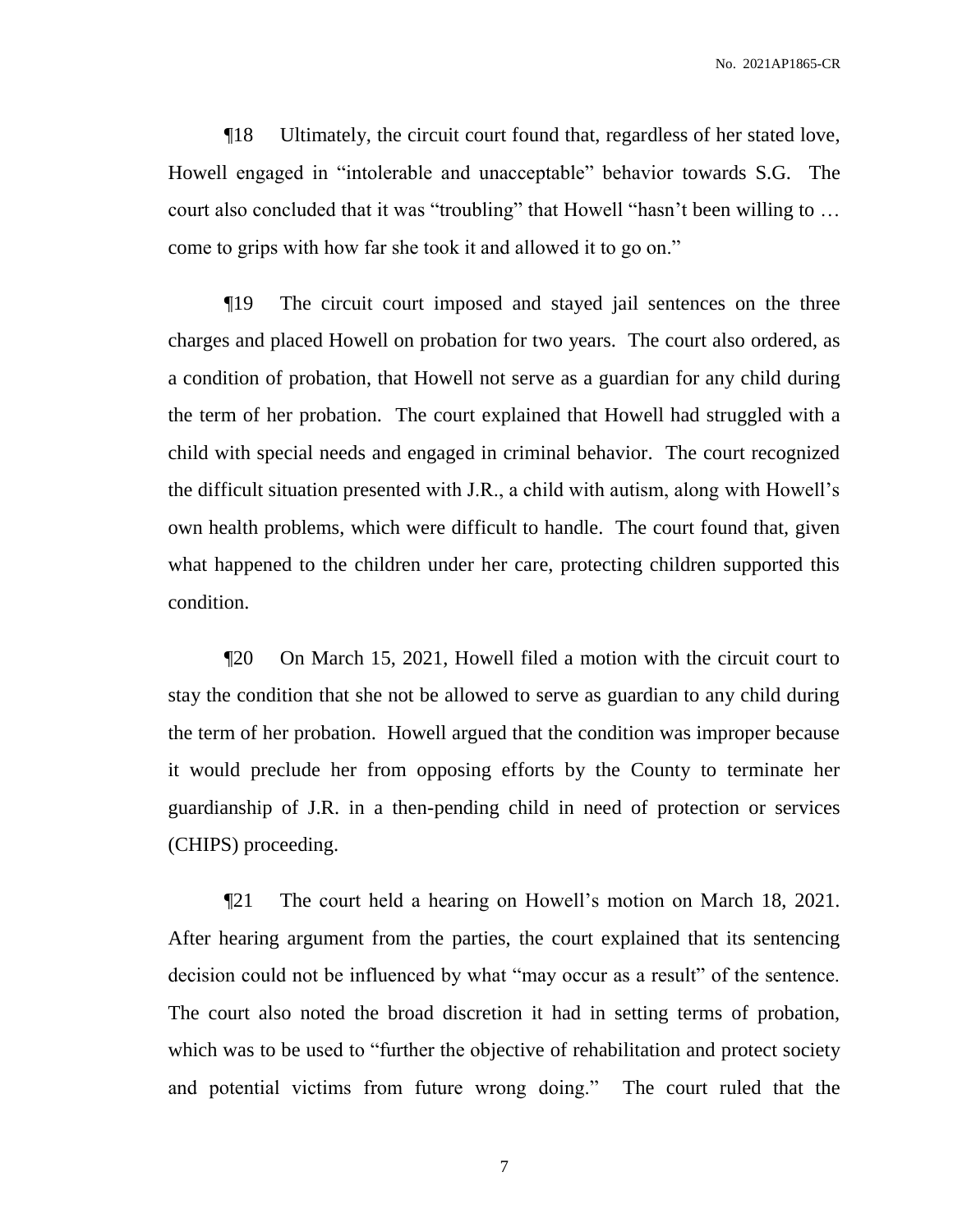guardianship condition was "reasonably related" to Howell's rehabilitation. The court reviewed the facts in the complaint upon which Howell's plea was based, which chronicled her mistreatment of S.G., and noted that J.R.'s autism was "not something very easy to manage, [individuals with autism] can become very difficult." The court also referred to Howell's own physical ailments and expressed sensitivity to not "set[ting] her up for potential failure by putting her in a situation where she has a difficult child that she's having to deal with—like she did with this other child—and here we go again." Based on these considerations, the court concluded that the guardianship condition "furthers the objective of rehabilitation of Ms. Howell, and protects society and potential victims from future wrong doing."

¶22 On May 11, 2021, Howell filed a notice of appeal. Six days later, Howell filed an emergency motion with this court seeking to stay her term of probation, or alternatively, to exempt J.R. from the condition prohibiting guardianship, pending appeal. As before the circuit court, Howell contended that the condition would provide the basis for a termination of her guardianship in the CHIPS proceeding. She repeated her argument that the condition violated her due process rights because none of the charges against Howell alleged that she had harmed J.R. She also pointed out that J.R. was in foster care, so the County controlled her contact with him. We denied the motion in an order dated June 22, 2021.

¶23 Howell subsequently moved to dismiss her appeal, which we granted, and filed a postconviction motion in the circuit court. In her motion, Howell argued the circuit court erred because the condition prohibiting her from acting as a guardian of any child was: (1) overly broad and unconstitutional; and (2) neither reasonable nor appropriate. The court denied the motion without a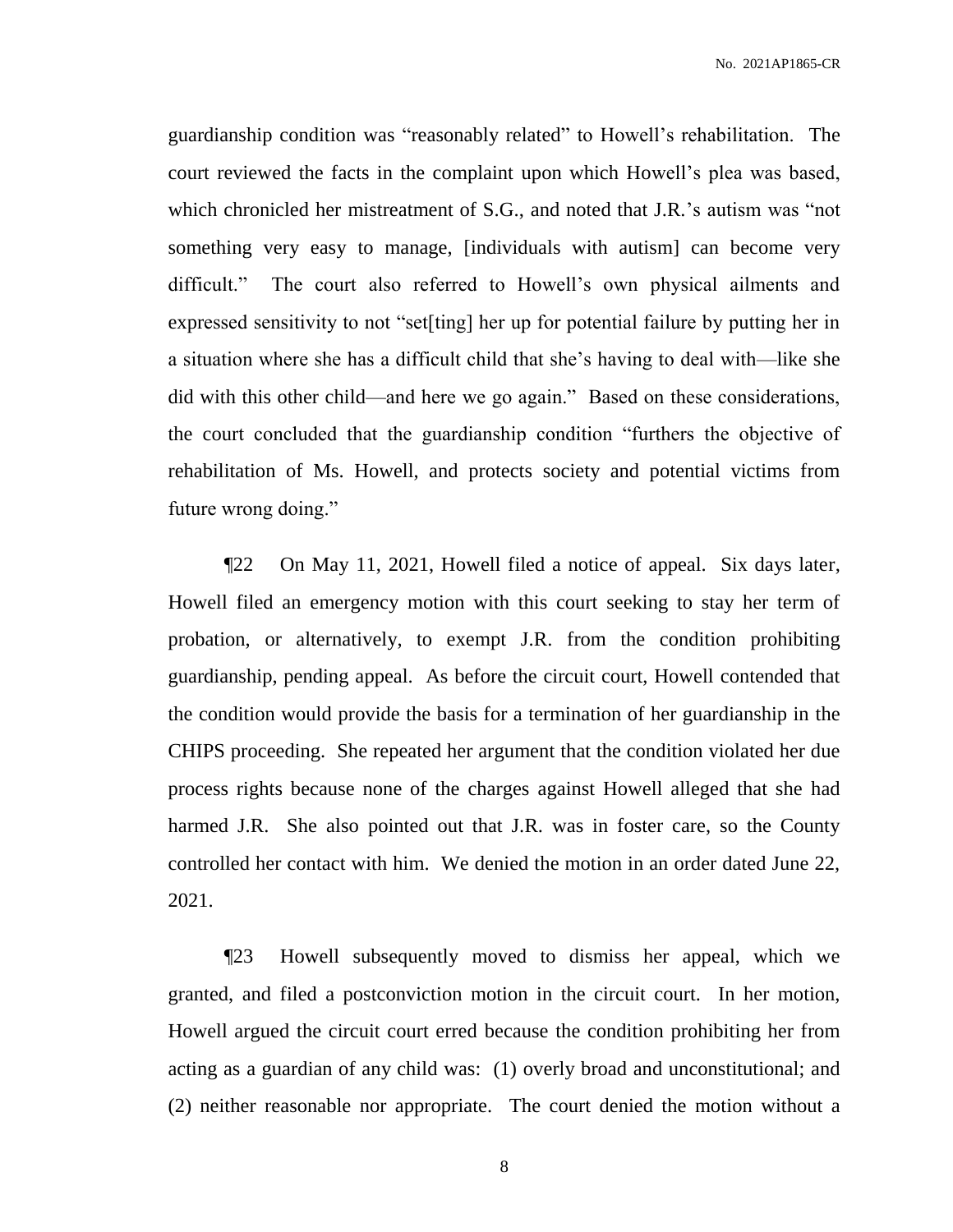hearing, referring back to the rationale set forth in its decision on the motion to stay.

¶24 Howell appeals.

#### **DISCUSSION**

¶25 On appeal, Howell again argues the circuit court erred because the condition prohibiting her from acting as a guardian of any child was: (1) overly broad and unconstitutional; and (2) neither reasonable nor appropriate. She now adds that she was denied notice and an opportunity to challenge the condition.

¶26 "Sentencing is left to the discretion of the trial court, and appellate review is limited to determining whether there was an erroneous exercise of discretion." *State v. Echols*, 175 Wis. 2d 653, 681, 499 N.W.2d 631 (1993). Wisconsin appellate courts recognize a "strong public policy against interference with the sentencing discretion of the trial court and sentences are afforded the presumption that the trial court acted reasonably." *Id.* at 681-82 (citation omitted); *State v. Ziegler*, 2006 WI App 49, ¶22, 289 Wis. 2d 594, 712 N.W.2d 76 ("we afford a strong presumption of reasonability to the [circuit] court's sentencing determination because th[at] court is best suited to consider the relevant factors and demeanor of the convicted defendant").

¶27 "[T]o properly exercise its discretion, a circuit court must provide a rational and explainable basis for the sentence." *State v. Stenzel*, 2004 WI App 181, ¶8, 276 Wis. 2d 224, 688 N.W.2d 20. "The primary sentencing factors which a court must consider are the gravity of the offense, the character of the defendant, and the need to protect the public." *Ziegler*, 289 Wis. 2d 594, ¶23. "The weight to be given to each factor is within the discretion of the sentencing court." *Id.*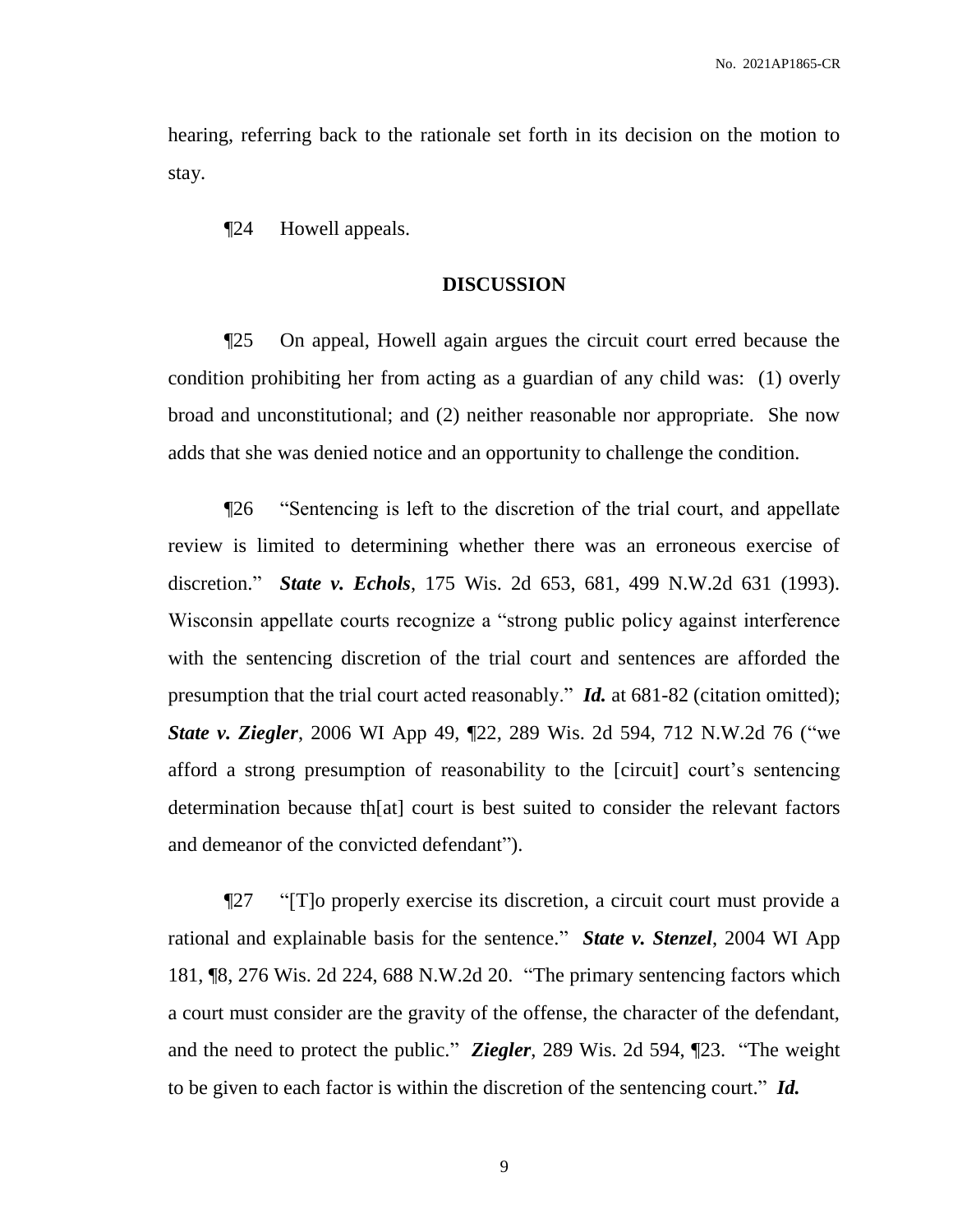¶28 The circuit court has broad discretion in setting conditions of both extended supervision and probation. *State v. Miller*, 2005 WI App 114, ¶11, 283 Wis. 2d 465, 701 N.W.2d 47; WIS. STAT. § 973.01(5) (concerning extended supervision conditions); *State v. Brown*, 174 Wis. 2d 550, 553, 497 N.W.2d 463 (Ct. App. 1993); WIS. STAT.  $\S 973.09(1)(a)$  (concerning probation conditions). For both types of supervision, the court is permitted to impose reasonable and appropriate conditions intended to rehabilitate the defendant and protect the community. *Miller*, 283 Wis. 2d 465, ¶11; *Brown*, 174 Wis. 2d at 553-54*.*  However, where a defendant challenges a condition of probation on the grounds that it is unconstitutional, we review the challenge de novo. *State v. Oakley*, 2001 WI 103, ¶8, 245 Wis. 2d 447, 629 N.W.2d 200, *clarified on denial of reconsideration,* 2001 WI 123, 248 Wis. 2d 654, 635 N.W.2d 760.

## **I. The probation condition is constitutional.**

¶29 Howell contends that WIS. STAT. § 48.023<sup>4</sup> creates a liberty interest protected by the Fourteenth Amendment<sup>5</sup> in the guardianship of her grandchild that was violated because she was not given notice or an opportunity to be heard before the circuit court imposed the condition. We reject this challenge.

¶30 First, Howell fails to meaningfully develop her argument that she has a liberty interest in guardianship. She cites no law for the proposition that the Fourteenth Amendment protects one's status as a court-appointed guardian, and simply citing the guardianship statute is wholly insufficient. "We do not decide

<sup>4</sup> Howell cites WIS. STAT. § 48.23 in her brief but quotes from WIS. STAT. § 48.023. We assume the reference to § 48.23 was an error.

<sup>5</sup> U.S. CONST. amend. XIV.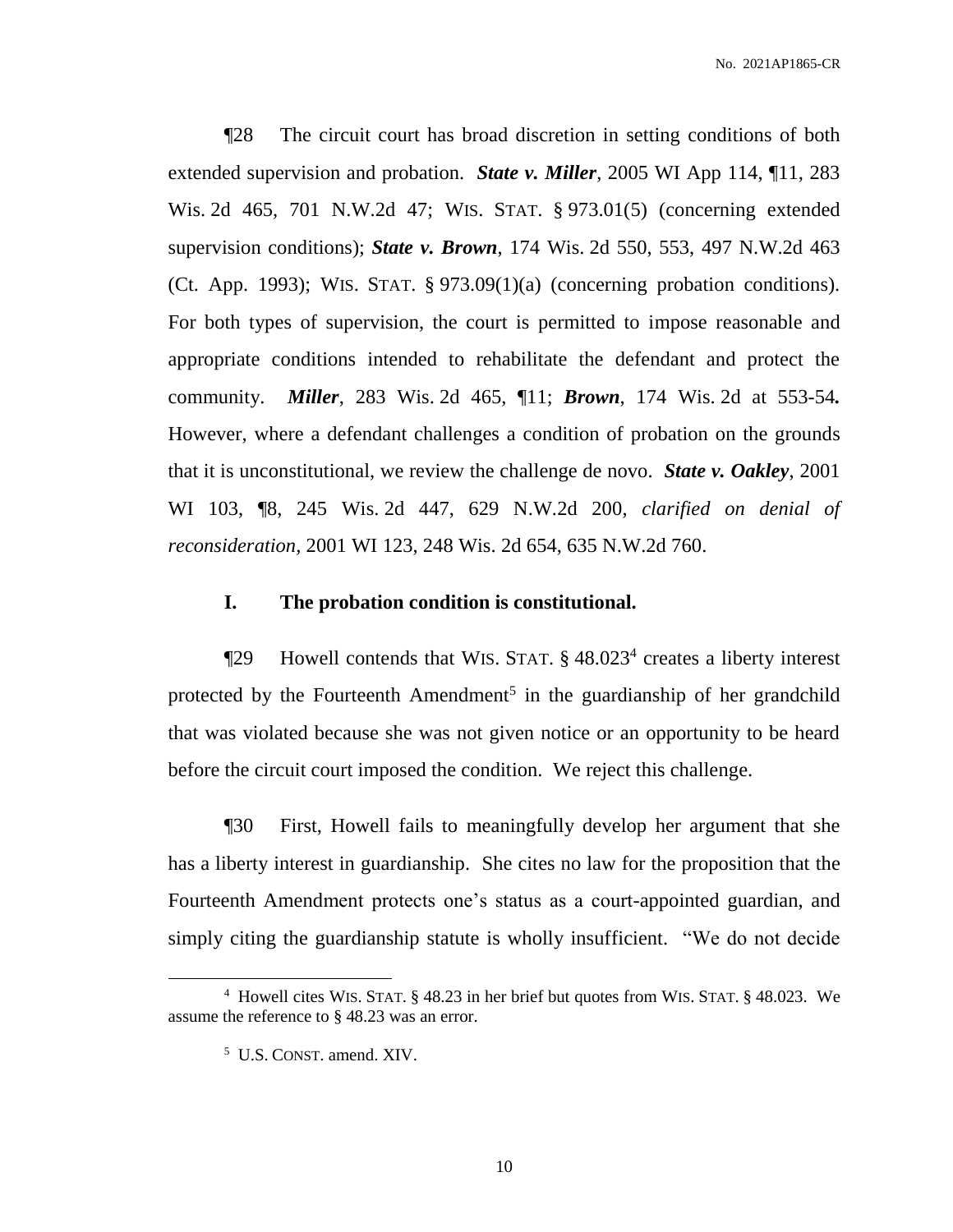the validity of constitutional claims that are broadly stated but not specifically argued." *State v. Nienhardt,* 196 Wis. 2d 161, 168, 537 N.W.2d 123 (Ct. App. 1995); *see also State v. Pettit,* 171 Wis. 2d 627, 646, 492 N.W.2d 633 (Ct. App. 1992) (court of appeals need not address undeveloped arguments).<sup>6</sup>

¶31 We also reject Howell's contention that she was entitled to notice of the probation condition before the court imposed it because the condition was not included in the parties' plea agreement. Again, Howell fails to provide any authority for the notion that the circuit court was limited to the terms of the plea agreement, which clearly it was not. *See State v. McQuay*, 154 Wis. 2d 116, 128, 452 N.W.2d 377 (1990) ("It is well established, however, that the sentencing court is not in any way bound by or controlled by a plea agreement between the defendant and the state."). Indeed, the court confirmed with Howell at the plea hearing that she understood that it was not bound by the plea agreement.

¶32 Likewise, we reject Howell's contention that she was denied notice and an opportunity to be heard. Unlike with a maximum sentence or a penalty enhancer, there is no statutory requirement that an accused be advised of potential probation terms or conditions. Indeed, such a requirement would be inconsistent with the broad discretion accorded to circuit courts to craft conditions at sentencing that will further the goals of rehabilitation and protection of the community. Moreover, we note that Howell was able to raise her objection to the condition twice, in the motion to stay and the postconviction motion. The circuit court held a hearing on her motion to stay and thoroughly explained why her

<sup>&</sup>lt;sup>6</sup> While both Howell and the State request publication of this decision, neither adequately addresses the criteria for doing so, and more importantly, neither sufficiently develops the issue of whether the condition infringes on a constitutional liberty interest to warrant publication.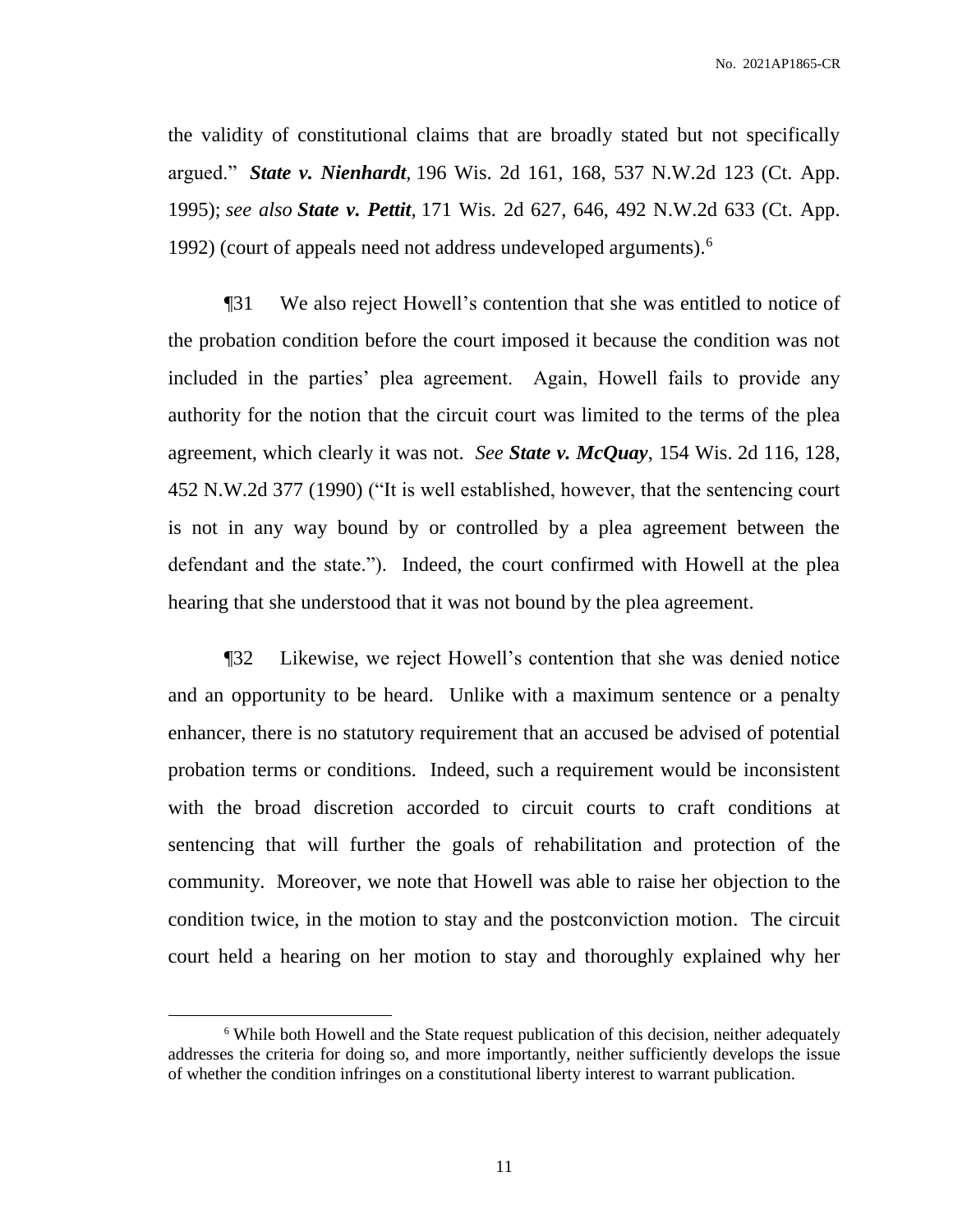objection to the condition did not carry the day. The court then referred to its explanation in denying Howell's postconviction motion.

¶33 Even if Howell could establish a constitutional right is at issue, her challenge fails. A defendant has no right to probation, which "is a privilege extended to a [defendant] by the grace of the state." *State v. Schwind*, 2019 WI 48, ¶25, 386 Wis. 2d 526, 926 N.W.2d 742 (citation omitted). As such, probation conditions are not subject to strict scrutiny analysis. *See Oakley,* 245 Wis. 2d 447, ¶16 n.23. Conditions of probation may infringe upon constitutional rights as long as they are not overly broad and are reasonably related to the defendant's rehabilitation. *State v. Rowan*, 2012 WI 60, ¶¶4, 10, 341 Wis. 2d 281, 814 N.W.2d 854; *Nienhardt*, 196 Wis. 2d at 168-69.

¶34 The condition prohibiting Howell from serving as guardian during her time on probation is not overly broad. First, at the time of sentencing, the circuit court had before it multiple accounts detailing a year-long course of abusive and neglectful behavior towards S.G. Some of the conduct relayed in these accounts—which Howell agreed provided an adequate factual basis for her plea—is shocking. Among other things, Howell: (1) instructed the other children under her care to slap, hit, and punch S.G.; (2) punished S.G. by forcing her to stand up for extended periods of time to the point where her legs were about to give out, (3) deprived S.G. of food other than rice, often leaving her hungry; and (4) deprived her of a bed and forced her to wear soiled clothing. The circuit court was rightly concerned about Howell continuing to serve as a guardian over children given this behavior.

¶35 Second, while Howell repeatedly argues that her behavior only involved S.G., this contention itself evidences great indifference to the impact that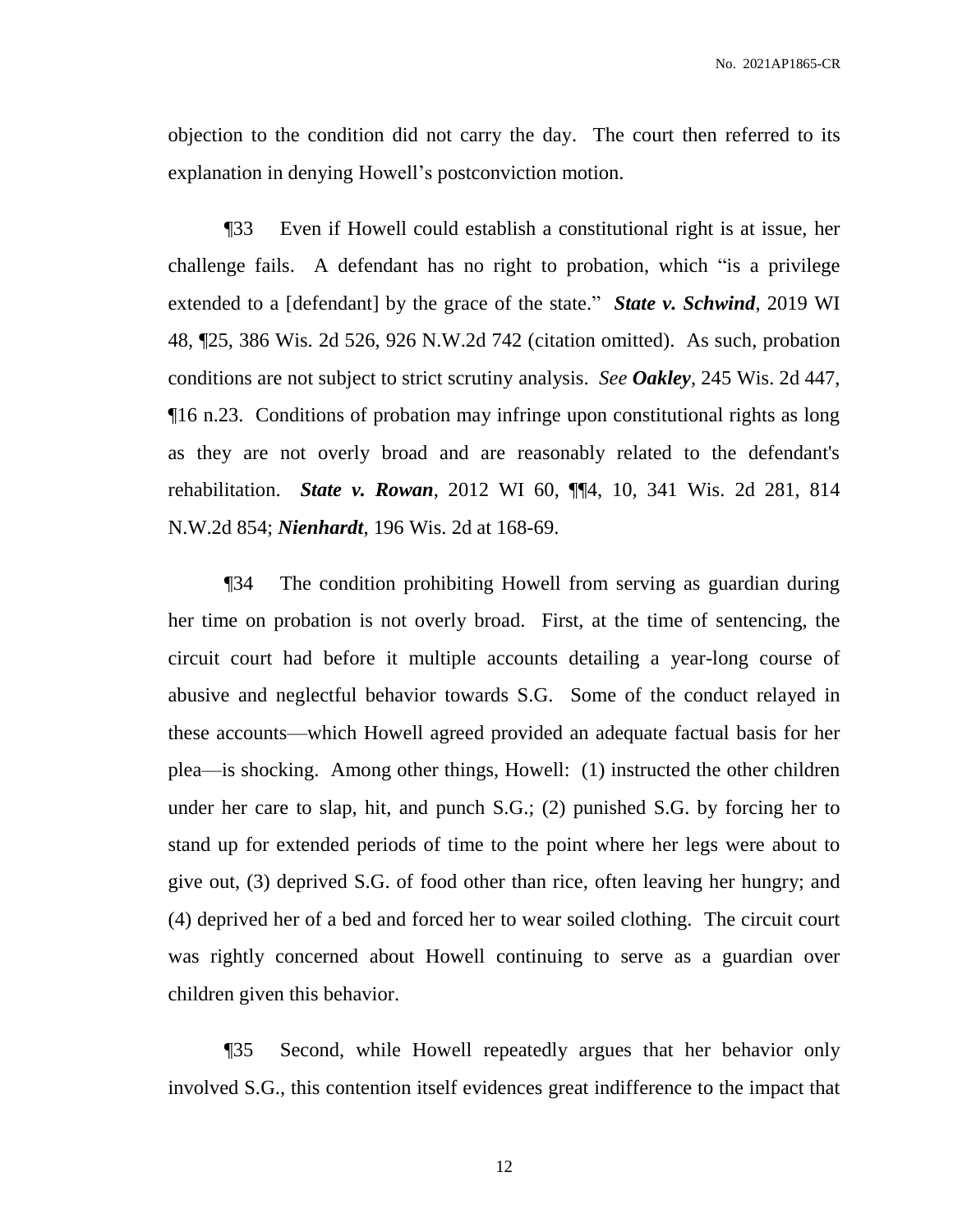the exposure to, and involvement in, the mistreatment of S.G. undoubtedly has had on the other children. Moreover, S.G. was not the only child to be the target of Howell's criminal behavior. Her plea agreement allowed the circuit court to consider a dismissed count of causing mental harm to a seven-year-old child under her guardianship. The circuit court's concern that Howell might behave abusively or neglectfully towards other children under her care, including J.R., was not unfounded.

¶36 Third, Howell acknowledged having "lots of problems myself," and the circuit court noted that she had taken parenting classes and steps to address anger management issues. Given Howell's acknowledged unlawful behavior towards S.G. and at least one other child under her care and her own physical and mental health issues, the circuit court's imposition of a no-guardianship condition was not overly broad.<sup>7</sup>

¶37 In addition, the condition bears a reasonable relationship to Howell's rehabilitation in light of the conduct underlying her plea. By relieving Howell of the burdens of serving as a guardian during her two years on probation, the condition gave Howell the time and space to attend court-ordered parenting classes and focus on improving her own physical and mental health so that she is better able to conform her conduct to the law.*See Oakley*, 245 Wis. 2d 447, ¶21.

# **II. The circuit court did not erroneously exercise its discretion in imposing the probation condition.**

<sup>&</sup>lt;sup>7</sup> We also note that the no-contact order imposed by the circuit court applied only to S.G. and thus did not prohibit all contact between Howell and J.R. or the other children over which she formerly served as guardian.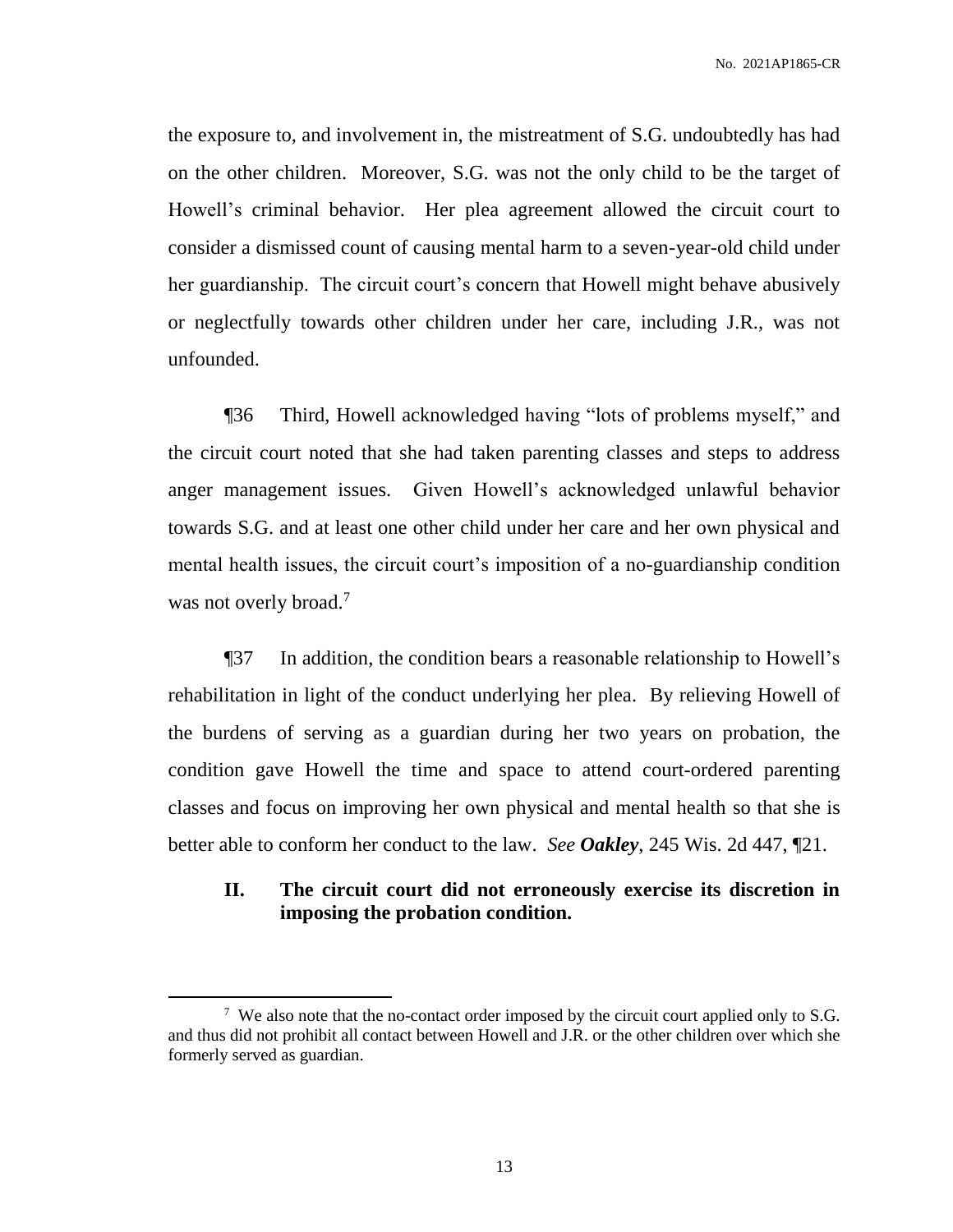¶38 Finally, Howell contends that the probation condition was not reasonable and appropriate. *See* WIS. STAT. § 973.09(1)(a). Focusing specifically on J.R., Howell contends that the circuit court erred in imposing the prohibition because J.R. was not a victim of any of the offenses to which she pled no contest and because J.R. was not in her custody at the time of sentencing.

¶39 Our task in reviewing the reasonableness and appropriateness of the condition is relatively narrow; we focus on whether the condition "serve[s] the objectives of probation: rehabilitation and protection of the state and community interest." *Miller*, 175 Wis. 2d at 208. And given the broad discretion afforded to the circuit court in sentencing, our review is limited to whether the circuit court erroneously exercised its discretion in imposing the condition. *State v. Davis*, 2017 WI App 55, ¶12, 377 Wis. 2d 678, 901 N.W.2d 488.<sup>8</sup>

¶40 We have already explained why the condition was reasonably related to Howell's rehabilitation. Howell pled no contest to child neglect and disorderly conduct, domestic abuse, of a child in her care pursuant to a guardianship. The read-in charges involved physical abuse of a child and causing mental harm. Howell also acknowledged struggling with her own physical and mental issues. Given this record, the circuit court was rightly concerned not only about giving Howell the best chance of rehabilitation, but also about the need to protect the

<sup>8</sup> Citing *State v. Piddington*, 2001 WI 24, 241 Wis. 2d 754, 623 N.W.2d 528, Howell contends that we should review this issue de novo because it raises a question of statutory interpretation. Puzzlingly, the state agrees. But *Piddington* is not on point; that case examined a statute governing the administration of tests to determine if a driver is intoxicated. *Piddington*, 241 Wis. 2d 754, ¶13. Neither party cites any case in which a Wisconsin appellate court has reviewed a circuit court's decision to impose a condition on probation for the standard of review. *State v. Davis*, 2017 WI App 55, ¶12, 377 Wis. 2d 678, 901 N.W.2d 488, and others confirm that this issue is reviewed under the erroneous exercise of discretion standard.